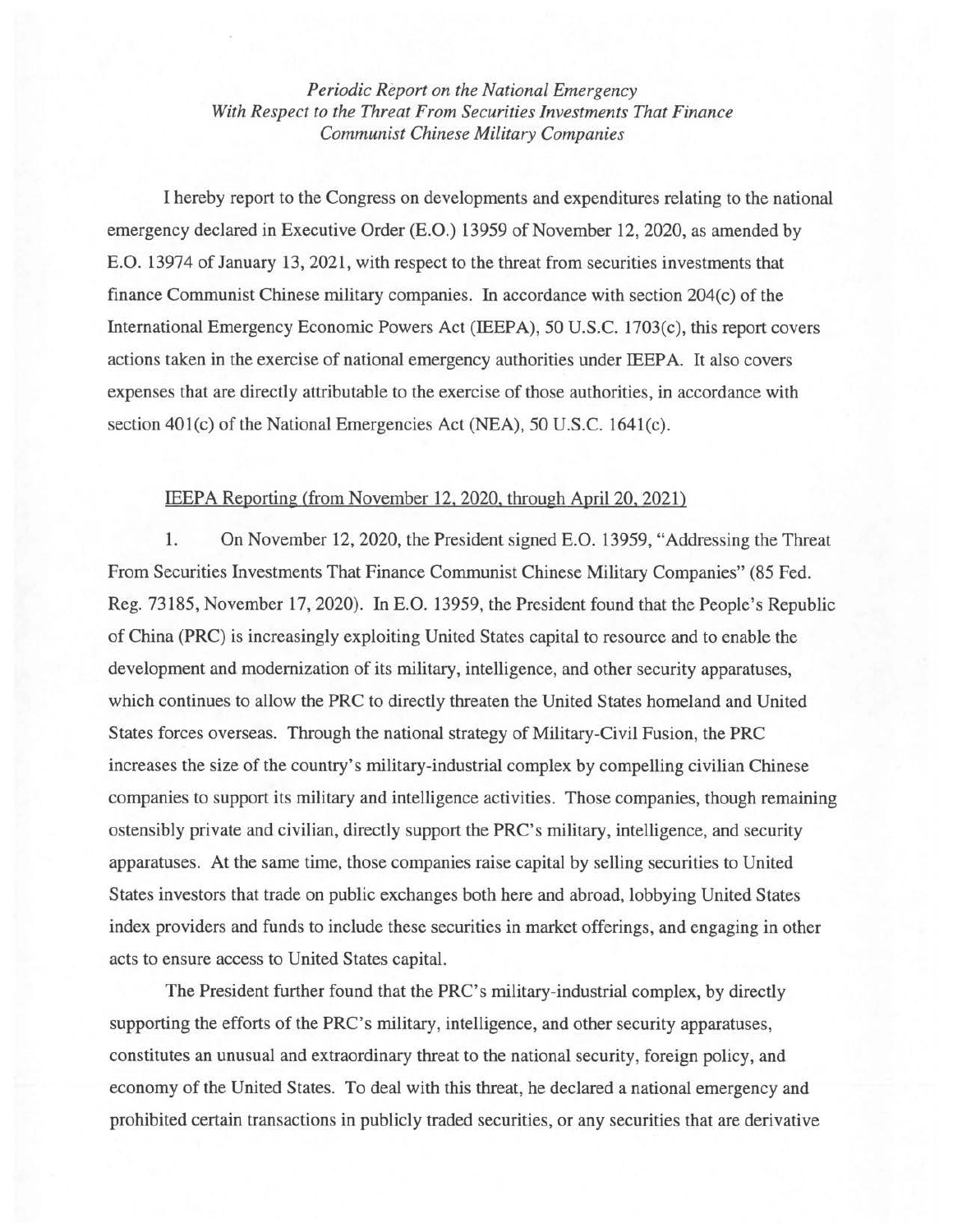of, or are designed to provide investment exposure to such securities, of any person determined to be a Communist Chinese military company, as defined in section 4(a) ofE.O. 13959, by any United States person after certain dates. See Attachment A for a copy of E.O. 13959.

On January 13, 2021, the President signed E.O. 13974, "Amending Executive Order 13959-Addressing the Threat From Securities Investments That Finance Communist Chinese Military Companies" (86 Fed. Reg. 4875, January 19, 2021). In E.O. 13974, the President amended E.O. 13959 to, among other things, expand the definition of the term "transaction," and revise the definition of the term Communist Chinese military company. E.O. 13974 also amended E.O. 13959 to prohibit possession of the covered securities by a U.S. person after certain dates. See Attachment B for a copy of E.O. 13974.

2. On January 8, 2021, the Department of the Treasury's Office of Foreign Assets Control (OFAC) issued General License 1 – Authorizing Transactions Involving Securities of Certain Communist Chinese Military Companies.

On January 14, 2021, OFAC issued General License 2- Authorizing Securities Exchanges Operated by U.S. Persons to Engage in Transactions Involving Securities of Communist Chinese Military Companies.

On January 27, 2021, OFAC issued General License 1A- Authorizing Transactions Involving Securities of Certain Communist Chinese Military Companies. See Attachment C for copies of General Licenses 1, 2, and lA.

3. On December 28,2020, OFAC made the "Non-SDN Communist Chinese Military Companies List" (the "NS-CCMC List") available on the Department of the Treasury's website. The NS-CCMC List contains the names of entities identified in or pursuant to E.O. 13959 as Communist Chinese military companies, along with additional identifying information.

On January 8, 2021, OFAC identified four subsidiary companies of Communist Chinese military companies and updated the NS-CCMC List on the Department of the Treasury's website to more accurately reflect the country codes in the Equity Ticker column.

4. OFAC closed nine licensing cases (which may take the form of specific licenses, license amendments, "return-without-action" letters, general information letters, interpretive guidance letters, denial letters, closed without determination letters, or withdrawals). In addition, OFAC posted 17 Frequently Asked Questions (FAQs) on the Department of the Treasury's website.

2